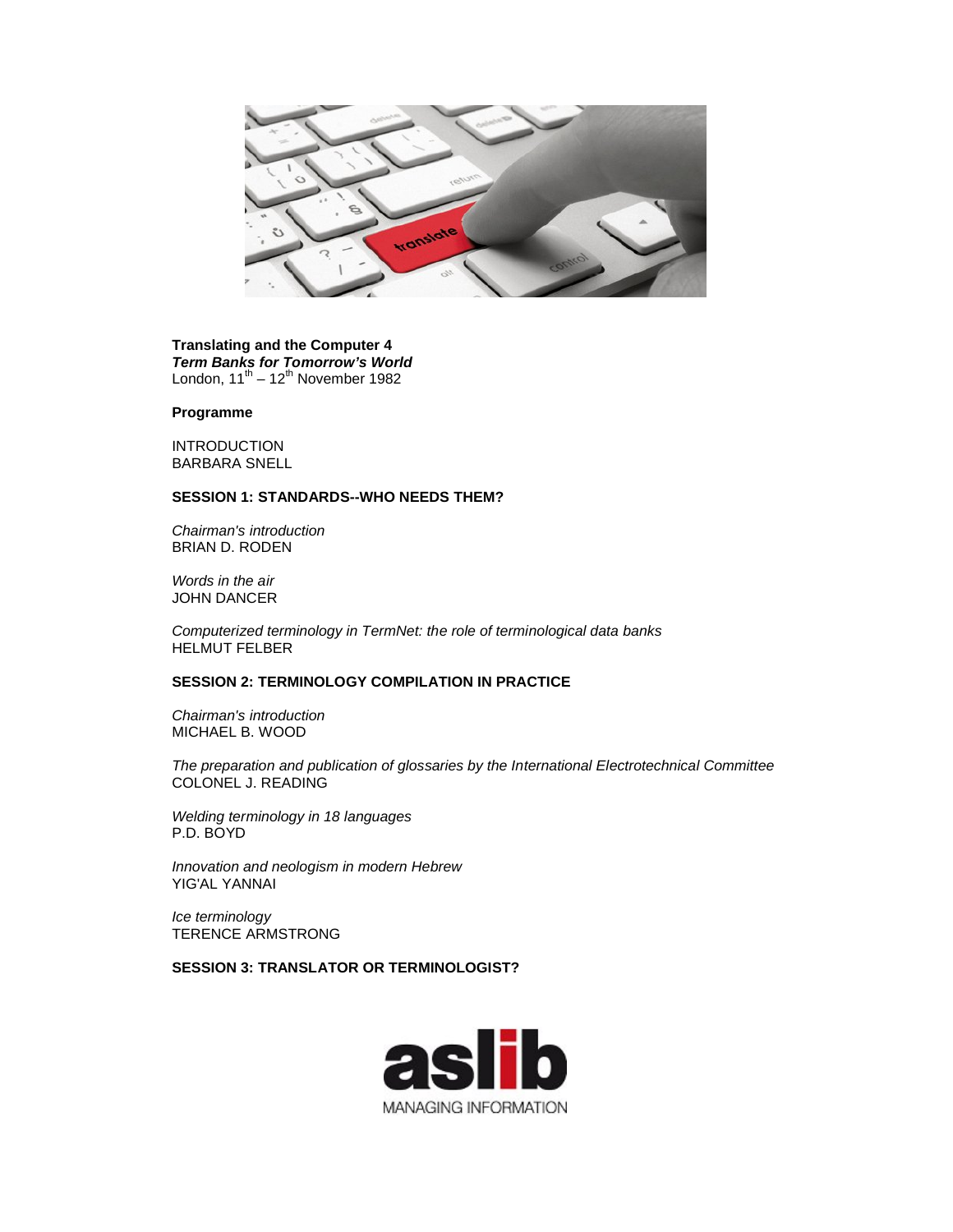

*Chairman's introduction*  HILDEGUND BÜHLER

*Training terminologists for term banks*  HERIBERT PICHT

*Terminologists and their setting: the CEC experience*  JACQUES GOETSCHALCKX

*Terminology for translators*  NIGEL REEVES

# **SESSION 4: LANGUAGE AND TERMINOLOGY**

*Chairman's introduction*  JOHN SINCLAIR

*Terminology banks and dictionaries in Japan and their computer processing*  HIROSATO NOMURA

*New terms in a developing language: the Malaysian experience*  ABDUL MAJID BIN ABDUL LATIFF

*Towards the creation of a unified scientific terminology in Arabic*  PETER G. EMERY

*A review of terminological work being done in Indian languages*  JAYANTA RAY

#### **SESSION 5: CREATING TERM BANKS**

*Chairman's introduction* VERONICA LAWSON

*Software for term banks*  A. E. NEGUS

*Setting up a term bank using minicomputers*  JOHN ALVEY